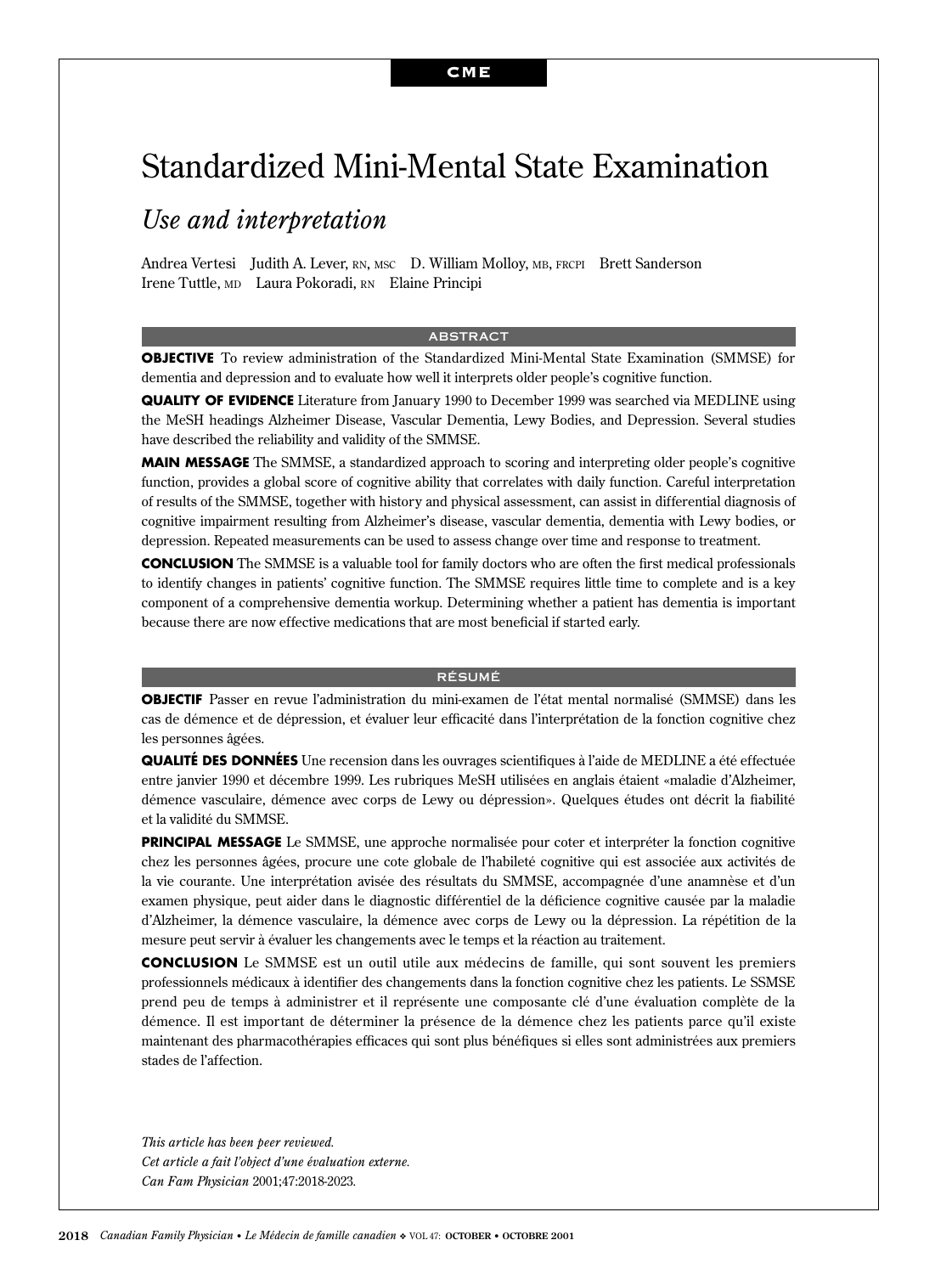

**T** he Mini-Mental State Examination (MMSE) is a valid and reliable instrument widely used to screen for cognitive impairment in older adults <sup>1</sup> The reliability of the original is a valid and reliable instrument widely used to screen for cognitive impairment in older adults.<sup>1</sup> The reliability of the original

instrument was improved by adding explicit guidelines for administration and scoring (the Standardized MMSE [SMMSE]). The SMMSE is used for comprehensive assessments of older adults. It provides a global score of cognitive ability that correlates with function in activities of daily living.

The SMMSE measures various domains of cognitive function including orientation to time and place; registration; concentration; short-term recall; naming familiar items; repeating a common expression; and the ability to read and follow written instructions, write a sentence, construct a diagram, and follow a threestep verbal command. The SMMSE takes approximately 10 minutes to administer, provides a baseline score of cognitive function, and pinpoints specific deficits that can aid in forming a diagnosis.

# **Quality of evidence**

Current literature from January 1990 to December 1999 was searched via MEDLINE using the MeSH headings Alzheimer Disease, Vascular Dementia, Lewy Bodies, and Depression. Articles were selected based on clinical relevance; preference was given to current articles. Interpretation of results of the SMMSE was based on clinical findings and trends observed by the authors in a large outpatient population at a dementia clinic. Many studies describe the SMMSE's reliability and validity.

Inter-rater and intrarater reliability of the SMMSE was compared with that of the traditional MMSE in a randomized trial involving 32 stable elderly residents of a nursing home and 16 elderly residents of 

**Ms Vertesi** *is an Occupational Therapist in community care at Care-Plus in Hamilton, Ont.* **Ms Lever** *is a Clinical Nurse Specialist at Hamilton Health Sciences, Henderson Site (HHS-H) and an Assistant Clinical Professor in the School of Nursing at McMaster.* **Dr Molloy** *is a Professor of Medicine at McMaster and practises in the Geriatric Research Group at HHS-H.*  **Mr Sanderson** *is a Physiotherapist at HHS-H and a Professional Associate in the School of Rehabilitative Medicine.* **Dr Tuttle** *is a family physician and consultant to the Geriatric Assessment Team at HHS-H and is Director of the Extendicare Nursing Home.* **Ms Pokoradi** *is a registered nurse on the Geriatric Assessment Team at HHS-H.* **Ms Principi** *is a Physiotherapist at St Peter's Hospital and a Clinical Lecturer in the School of Rehabilitative Medicine at McMaster.*

a chronic care hospital unit.<sup>2</sup> One-way analysis of variance was used for the comparison. Intrarater variance was lower by 86% and inter-rater variance by 76% in all instances with the SMMSE compared with the MMSE. These reductions were significant (*P* <.003). The intraclass correlation coefficient was 0.69 for the MMSE and 0.90 for the SMMSE. In another study, the reliability of various instruments used in a series of double-blind N-of-1 clinical trials involving patients with Alzheimer's disease (AD) was compared when instruments were administered at home or at a clinic.<sup>3</sup> The intraclass correlation coefficient for the SMMSE was 0.86 at home and 0.92 in a clinic.

Validity of the SMMSE has been examined in two different studies. In one study, 184 older adults presenting with memory loss were assessed using the SMMSE and the Dysfunctional Behaviour Rating Instrument (DBRI).4 There was a negative correlation between SMMSE and DBRI scores because the lower the cognitive function the greater the dysfunctional behaviour. The intraclass correlation coefficient was modest  $(r = -0.43)$ . In another study of 96 older adults, we examined the validity of five different processes for measuring capacity to complete an advance directive.<sup>5</sup> Two reference standards, consultant geriatricians, and a Competency Clinic assessment were compared with three screening instruments: a generic instrument and specific instrument for this particular advance directive, and the SMMSE. The area under the "receiver operating characteric" curve relating results of the three screening instruments to the Competency Clinic assessment were 0.82 for the generic instrument, 0.90 for the specific instrument, and 0.94 for the SMMSE.

# **Administration and scoring**

The SMMSE can be used in various settings including patients' homes, doctors' offices, community clinics, acute care settings, and long-term care facilities. Physicians should be alert to the warning signs of serious cognitive impairment in their patients. Patients and families report changes in memory; patients repeatedly telephone for the same information, turn up on the wrong day or at the wrong time, or miss appointments completely. They forget instructions, fail to comply with medications, or get lost driving. They repeat themselves and require instructions to be written down or repeated many times. When memory loss is progressive or starts to affect behaviour or function, family doctors should screen patients with the SMMSE.

To ensure valid and reliable results, physicians should follow the standardized guidelines when administering the test.6 **Table 1** shows the stages of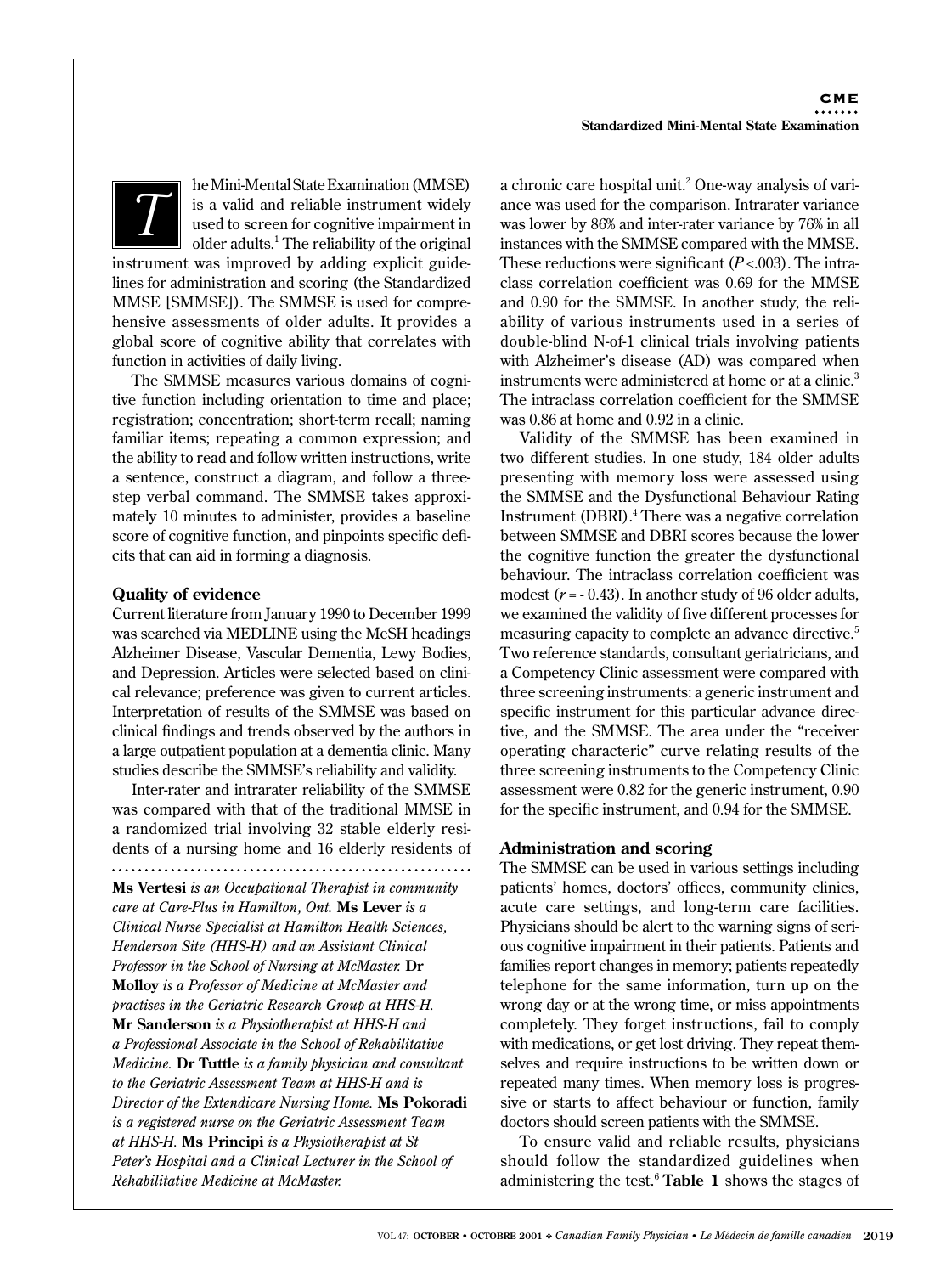cognitive impairment that relate to SMMSE scores. A total score of 30 indicates no impairment. Scores between 26 and 30 are considered normal in the general population. Patients who score between 25 and 20 have mild cognitive impairment and will be experiencing problems with the instrumental activities of daily living, such as shopping, finances, medication use, and meal preparation, but can usually live on their own with support. Those who score between 20 and 10 have moderate cognitive impairment, usually cannot live independently, and are starting to have problems with basic activities, such as grooming, dressing, and using the toilet. Scores between 9 and 0 denote severe cognitive impairment; patients will be having problems with all basic activities, including eating and walking. **Table 2** shows SMMSE scores and related functional impairments.

### **Interpreting results**

Scores must be properly interpreted. Accurate assessment leads to accurate scoring. To ensure valid and

# **Table 1. Progression of cognitive impairment in Alzheimer's disease**

| <b>SCORE</b> | <b>DESCRIPTION</b> | <b>STAGE</b>       | <b>DURATION (Y)</b> |
|--------------|--------------------|--------------------|---------------------|
| 30-26        | Could be<br>normal | Could be<br>normal | Varies              |
| 25-20        | Mild               | Early              | $0$ to $2-3$        |
| $19-10$      | Moderate           | Middle             | 4-7                 |
| $9-0$        | Severe             | Late               | $7-14$              |

### **Table 2. Areas of functional impairment**

| SCORE   | <b>ACTIVITIES OF</b><br><b>DAILY LIVING</b> | <b>COMMUNICATION</b>                                                | <b>MEMORY</b>                                            |
|---------|---------------------------------------------|---------------------------------------------------------------------|----------------------------------------------------------|
| 30-26   |                                             | Could be normal Could be normal Could be normal                     |                                                          |
| 25-20   | Driving.<br>finances.<br>shopping           | Finding words,<br>repeating, going<br>off topic                     | Three-item recall,<br>orientation to time<br>then place  |
| $19-10$ | Dressing.<br>grooming,<br>toileting         | Sentence<br>fragments, vague backward,<br>terms (ie, this,<br>that) | Spelling WORLD<br>language, and<br>three-step<br>command |
| $9-0$   | Eating, walking                             | Speech<br>disturbances,<br>such as<br>stuttering and<br>slurring    | Obvious deficits in<br>all areas                         |

reliable scoring, physicians can refer to booklets on the SMMSE, a user's guide, and a training video.<sup>7,8</sup> Using these aids will ensure consistent scoring and results not only when tests are repeated by the same physician but also when they are used by various other health care services, such as hospitals and day programs.

Some patients cannot complete test items due to physical disability. For example, blind people cannot identify a watch or a pencil, read a command, write a sentence, or copy a diagram (5 points). Items that patients cannot complete should not be included in the total score. The SMMSE is scored out of the items that can be tested, which in this example would be 25. People who have had strokes that have affected their dominant hands cannot copy diagrams or write sentences. The three-step instruction can be adapted by asking the person to "take the paper in your strong hand, crumple the paper into a ball, and drop it on the floor."

Age and level of education affect SMMSE scores. The mental status scores of adults of similar ages will vary according to their level of education.<sup>9</sup> A 78-yearold patient with 4 years' education will get a significantly lower score than another patient of the same age with a college degree.

Highly educated patients sometimes score higher than their level of function suggests. We would expect a recently retired schoolteacher to score 30. Colleagues notice, however, that she has trouble organizing her volunteer work. Although she scores 27/30 (in the "normal" range) on the SMMSE, she likely has some cognitive impairment.

Patients with little education or with language problems might score lower than their function suggests. An immigrant farmer who partially completed grade school scores 25 on the SMMSE, but he continues to run his farm successfully. Despite scoring below the "normal" range, he likely has no serious cognitive impairment.

As cognitive skills and SMMSE scores fall, independence in daily living also declines. An apparent discrepancy between SMMSE score and level of function is referred to as a "disability gap."10 This could have several causes that should be investigated further. Patients who are depressed or are suffering an acute illness, or who are dehydrated, in pain, or delirious might score lower on the SMMSE than their function suggests. Targeted history, examination, and workup could reveal a treatable cause for this cognition-function discrepancy. Analyzing the pattern of deficits with the SMMSE in conjunction with history and physical examination can help to differentiate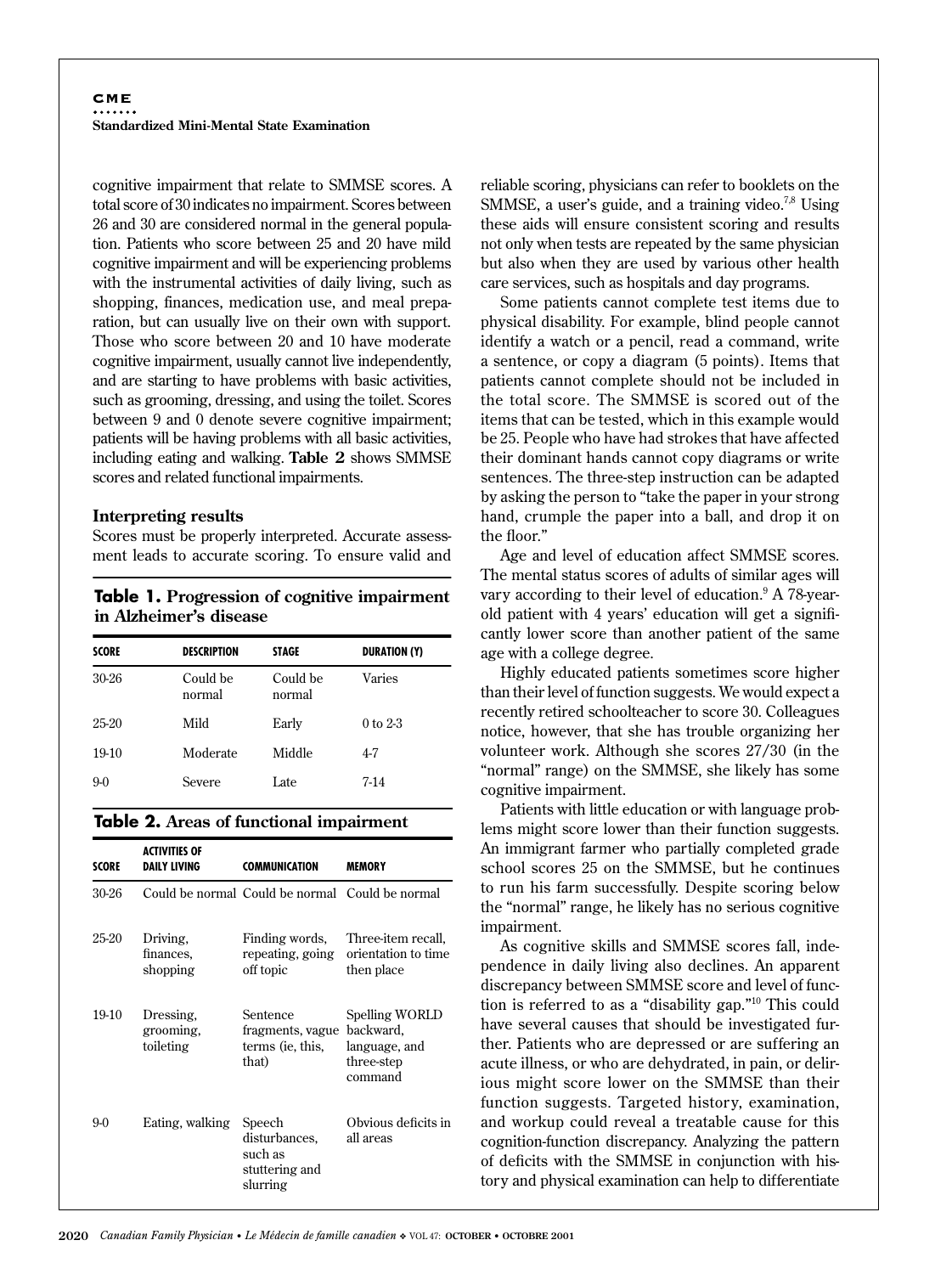between AD, vascular disease, dementia with Lewy bodies, and depression.<sup>11</sup>

*Alzheimer's disease.* Patients with AD usually present with poor short-term memory.<sup>12,13</sup> Caregivers report that patients repeat stories and questions. Often the first deficit to appear on SMMSE screening is with recent memory. Patients cannot recall the three items registered in the Short-Term Recall component. In many cases, they will not even recall being asked to remember the three items. The next deficits usually appear in orientation to time and then place. Patients who have insidious onset of memory loss with progressive decline, who repeat stories and questions, and who cannot properly remember the three items probably have AD. Speech and language problems usually appear in the later stages of AD.<sup>14</sup> Patients with AD usually try to answer the questions on the SMMSE and often become frustrated if their deficits are pointed out.

*Vascular dementia.* Patients with vascular dementia usually have a mixed presentation of deficits when screened with the SMMSE. History often reveals that onset of symptoms is more sudden and fluctuates.15 Patients often have a medical history of transient ischemic attacks, hypertension, angina, or stroke. Speech and language problems occur earlier and depression is more common than in AD because patients have preserved insight into deficits.16,17 Incontinence, gait disturbances, apraxia, and perceptual problems, seen early in patients with vascular dementia, are usually not present until the later stages of AD. Computed tomography will often show stroke or white matter changes. When screened with the SMMSE, these patients do not usually show deficits in short-term memory first as patients with AD do; they are more inclined to have changes in speech and language function, such as naming objects and following the three-step command.

*Dementia with Lewy bodies.* Patients with this condition often demonstrate fluctuations in cognition and transient reductions in level of consciousness.18 These fluctuations occur for minutes or for days and are not like the more steady, gradual decline seen in AD. Recurrent visual hallucinations, paranoia, and delusions are an early or even presenting feature of dementia with Lewy bodies. Other clinical features include parkinsonism with rigidity or bradykinesia and a shuffling, listing gait; resting tremors are uncommon.<sup>19</sup> Patients with dementia with Lewy bodies screened

with the SMMSE might demonstrate reduced verbal fluency and visuospatial and constructional abilities, as evidenced by problems with drawing the two fivesided figures.<sup>20</sup> This constructional deficit often does not occur in AD until the middle stages. **Table 3** shows the initial deficits that can be apparent in the early stages of the types of dementia discussed.

*Depression.* Patients experiencing depression demonstrate apathy and indifference or refuse to try and answer SMMSE questions. Depressed patients are more likely to answer, "I don't know" or "It doesn't matter." They often complain openly of memory loss. They might say, "See, I told you I can't remember" or "I can't do it." When pressed, however, they often know the answer. They also have more somatic complaints, such as dyspepsia, or complain that "something is wrong inside me that the doctor cannot find."21 They usually have a disability gap, scoring lower on the test but functioning independently in daily life. Both SMMSE scores and level of function should be checked because SMMSE scores used alone can lead to misdiagnosis of dementia rather than depression. Basic daily functioning can be assessed using the Lawton Scale<sup>22</sup> or the Barthel Index.<sup>23</sup>

If depression is suspected, ask about vegetative signs, such as changes in appetite and energy level,

**Table 3. Initial deficits that can be assessed by components of the SMMSE: Alzheimer's disease, vascular disease, dementia with Lewy bodies**

| <b>SMMSE COMPONENTS</b>    | <b>ALZHEIMER'S VASCULAR</b><br>DISEASE | DEMENTIA | DFMFNTIA<br>WITH LEWY<br><b>BODIES</b> |
|----------------------------|----------------------------------------|----------|----------------------------------------|
| 1-5 Orientation to time    | X                                      |          |                                        |
| 6-10 Orientation to place  | X                                      |          |                                        |
| 11 Repeat three objects    |                                        |          |                                        |
| 12 Spelling WORLD backward |                                        |          | X                                      |
| 13 Recall three objects    | X                                      | X        | X                                      |
| 14,15 Recognize objects    |                                        | X        |                                        |
| 16 Recognize idiom         |                                        |          |                                        |
| 17 Close your eyes         |                                        | X        |                                        |
| 18 Copy a design           |                                        | X        | X                                      |
| 19 Write a sentence        |                                        | X        |                                        |
| 20 Three-step command      |                                        | X        |                                        |
|                            |                                        |          |                                        |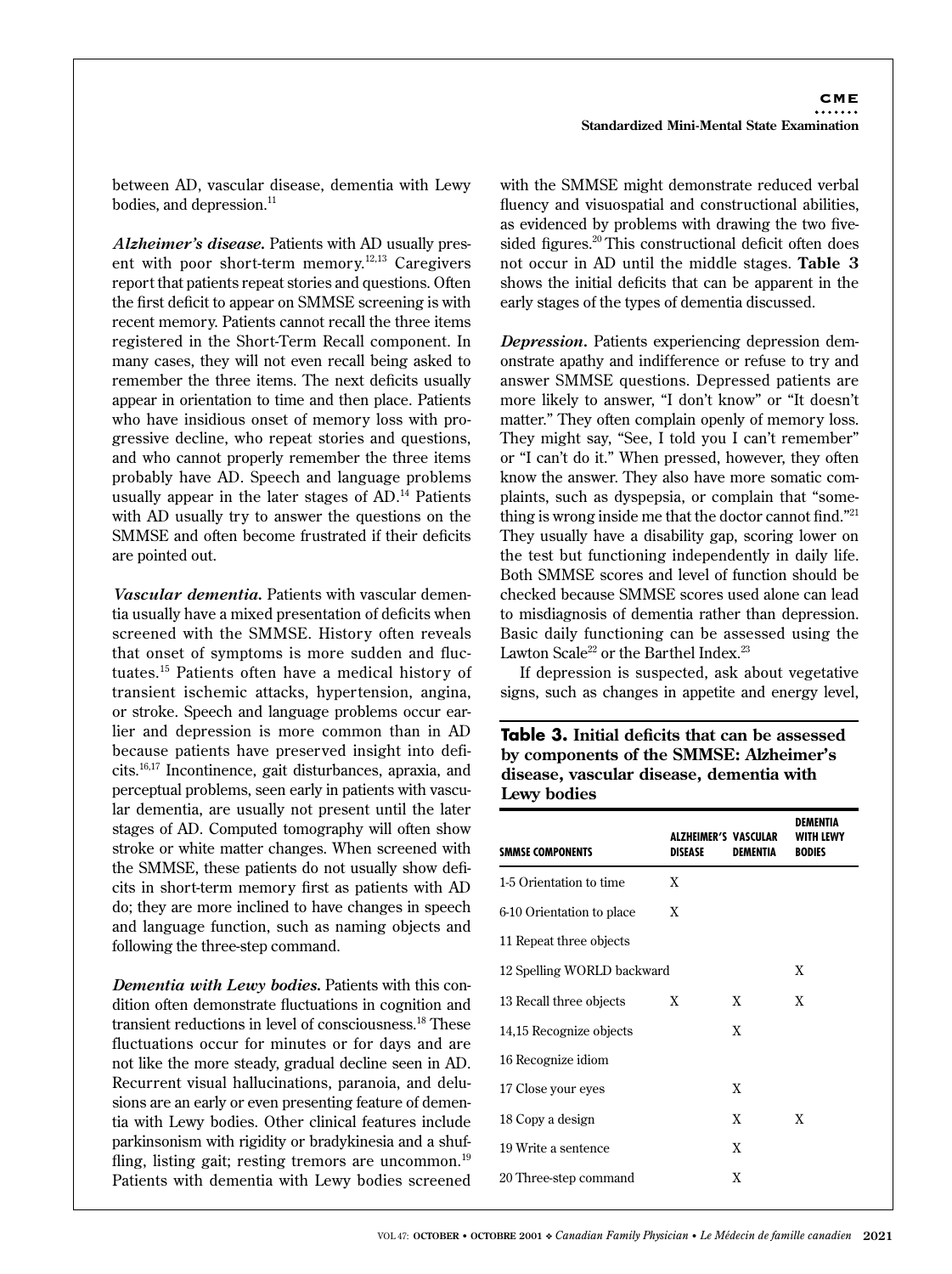#### **CME** . . . . . . . **Standardized Mini-Mental State Examination**

weight loss, sleep disturbances, decreased libido, and suicidal thoughts. A standardized instrument, such as the Geriatric Depression Scale, $24$  can help quantify level of depression.

Careful assessment of cognition and mood is important because depression can, on the surface, masquerade as dementia.25 Also, diagnoses of AD, vascular dementia, dementia with Lewy bodies, or depression are not mutually exclusive and can present simultaneously in any combination. When dementia is diagnosed, it is recommended that legal issues, such as powers of attorney and advance health care directives, be prepared. The SMMSE not only provides a global score that can help assess the dementia, but it can be repeated to monitor changes in cognition, to measure efficacy of treatment, and to help predict prognoses and need for caregiver support.

### **Limitations of the SMMSE**

The SMMSE was developed for English-speaking patients. People from other cultures might not recognize common expressions, or spell or write in English. The test is not reliable when administered through an interpreter or to an aphasic patient. Assessors should note any deficits that could lower scores and limit interpretation of results.

The SMMSE should not be used in isolation to develop a diagnosis. A detailed family history, medication review, physical examination, history of cognitive decline, and presenting complaints are all part of a comprehensive assessment. The SMMSE has a ceiling effect in early dementia. It is not sensitive enough to pick up very mild cognitive changes. For these, the Cognitive Competency Test<sup>26</sup> could provide more detailed information.

### **Conclusion**

The SMMSE is a reliable instrument that allows practitioners to accurately measure cognitive deficits and deterioration over time. It can be used in a variety of clinical settings. It can help explain why difficulties exist in certain areas of daily functioning. It provides a useful screen of cognitive abilities that can lead to effective treatments to maximize cognition and function. If in doubt about the importance of a mild memory problem, patients can be retested yearly or every 6 months. Serial SMMSE scores provide an accurate measurement of change in mental function over time and help to measure response to treatment.

#### **Competing interests** *None declared*

### **Editor's key points**

- The Standardized Mini-Mental State Examination (SMMSE) is a valid and reliable instrument widely used to screen cognitively impaired elderly people.
- The SMMSE must be carried out according to protocol and with allowances for other physical or mental conditions.
- Interpretation of results should take into account patients' education and the wider context of their financial and social status in the community.
- Patterns of answers could suggest various causes of dementia, such as Alzheimer's disease, vascular dementia, Lewy bodies, or depression.

## **Points de repère du rédacteur**

- Le mini-examen de l'état mental normalisé (SMMSE) est un instrument valide et fiable communément utilisé pour dépister les personnes âgées souffrant de déficiences cognitives.
- Il faut administrer le SMMSE conformément au protocole et évaluer la possibilité d'autres conditions physiques ou mentales.
- L'interprétation des résultats devrait tenir compte de l'éducation des patients et du contexte plus large de leur situation financière et sociale dans la communauté.
- Des modes de réponses pourraient laisser présager diverses causes de démence comme la maladie d'Alzheimer, la démence vasculaire, les corps de Lewy ou la dépression.

*Correspondence to: Geriatric Research Group, Hamilton Health Sciences, Henderson Site, 711 Concession St, Hamilton, ON L8V 1C3. To purchase the SMMSE booklet or the SMMSE Users Guide make \$10.70 payable to Mini-Mental and mail to Dr D.W. Molloy, 440 Orkney Rd, RR#1, Troy, ON L0R 2B0.*

#### **References**

- 1. Folstein MF, Folstein SE, McHugh PR. Mini-Mental State: a practical method for grading the cognitive state of patients for the clinician. *J Psychiatr Res* 1975;12:189-98.
- 2. Molloy DW, Alemayehu E, Roberts R. Reliability of a Standardized Mini-Mental State Examination compared with the traditional Mini-Mental State Examination. *Am J Psychiatry* 1991;148(1):102-5.
- 3. Bedard M, Molloy DW, Standish T, Guyatt GH, D'Souza J, Mondadori C, et al. Clinical trials in cognitively impaired older adults: home versus clinic assessments. *J Am Geriatr Soc* 1995;43:1127-30.
- 4. Molloy DW, McIlroy WE, Guyatt GH, Lever JA. Validity and reliability of the Dysfunctional Behaviour Rating Instrument. *Acta Psychiatr Scand* 1991;84:103-6.
- 5. Molloy DW, Silberfeld M, Darzins P, Guyatt GH, Singer PA, Rush B, et al. Measuring capacity to complete and advanced directives. *J Am Geriatric Soc* 1996;44:660-4.